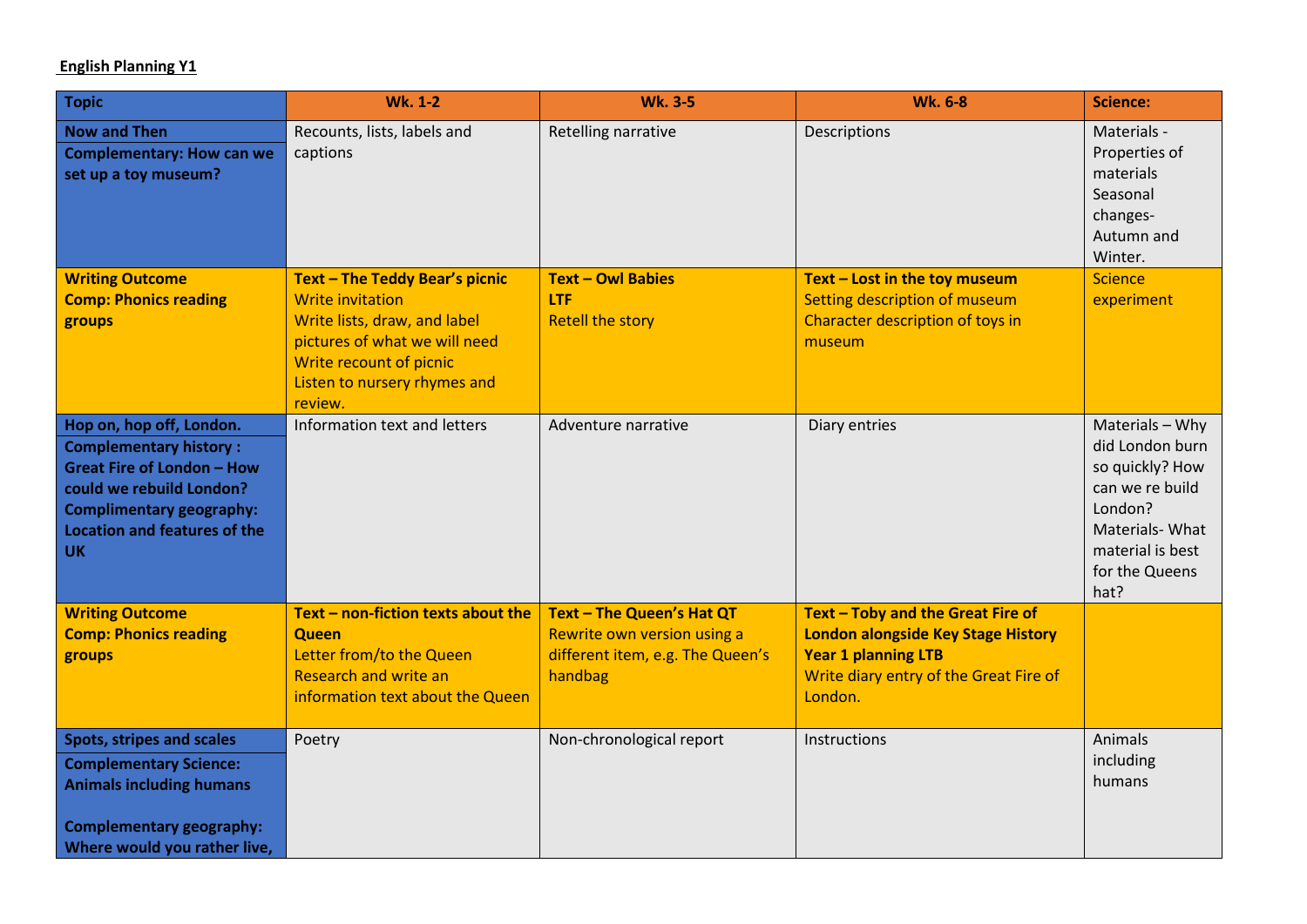| the Kalahari desert or<br><b>Cornwall?</b>                                                                                                                                          |                                                                                                                                                |                                                                                                          |                                                                                                                      |                                                                                 |
|-------------------------------------------------------------------------------------------------------------------------------------------------------------------------------------|------------------------------------------------------------------------------------------------------------------------------------------------|----------------------------------------------------------------------------------------------------------|----------------------------------------------------------------------------------------------------------------------|---------------------------------------------------------------------------------|
| <b>Writing Outcome</b><br><b>Comp: Phonics reading</b><br>groups                                                                                                                    | <b>Text - Owl &amp; The Pussycat</b><br><b>Traditional poems</b><br><b>Animal kenning poems</b>                                                | Text - Meerkat Mail - LTB QT<br>Talk 4 Writing to help with<br>structure<br><b>Meerkat focus</b>         | <b>Text - Percy the Park Keeper</b><br>Write instructions about how catch an<br>escaped animal from Percy's zoo.     | <b>Sorting and</b><br>classifying<br>animals                                    |
| <b>Roots, shoots and muddy</b><br>boots<br><b>Complementary science:</b><br><b>Plants</b><br><b>Complimentary geography:</b><br>seasonal changes and local<br>geographical features | Narrative (traditional tales)                                                                                                                  | Newspaper reports (1 week)<br>Poetry link (rhyming)                                                      | Descriptions                                                                                                         | Different parts of<br>plants<br>Seasonal<br>changes -Spring                     |
| <b>Writing Outcome</b><br><b>Comp: Phonics reading</b><br>groups                                                                                                                    | <b>Text - Little Red Riding Hood LTB</b><br>Story retelling, getting to know<br>the text, wanted poster and link<br>to newspaper reports.      | <b>Text - The Stickman</b><br>Reading text and link with poetry.<br>Not a written outcome.               | Text - Bog Baby - LTB QT<br>Retell the story of Bog Baby and write<br>a description.<br><b>Innovate the Bog Baby</b> | <b>Science</b><br>$explanation -$<br>why do some<br>trees lose their<br>leaves? |
| <b>Superheroes</b><br><b>Complementary history:</b><br>Which nurse deserves a<br>statue at St Thomas's<br>hospital?                                                                 | Information texts/fact files                                                                                                                   | Adventure narrative                                                                                      | Comic strips                                                                                                         | <b>Materials</b>                                                                |
| <b>Writing Outcome</b><br><b>Comp: Phonics reading</b><br>groups<br><b>Non-fiction fact files of</b><br>people who help us -Whole<br>class guided reading                           | Text - non fiction texts 'People<br>who help us'<br><b>Real life superheroes (RNLI)</b><br>Write fact file about different<br>real-life heroes | <b>Text - Supertato LTB</b><br><b>Write own version of Supertato</b><br>using the book as an inspiration | <b>Text - Traction Man LTB</b><br>Science link.                                                                      | <b>Suitability of</b><br>materials for a<br>chosen outcome                      |
| <b>Carnival</b><br><b>Complementary: Music-</b><br>carnival masks (DT)                                                                                                              | Poetry-imagery<br>Performance<br>Acrostic- Carnival (noise and<br>onomatopoeia).                                                               | <b>Narrative</b>                                                                                         | Leaflets and recipes                                                                                                 | Seasonal<br>changes in<br>summer                                                |
| <b>Writing Outcome</b><br><b>Comp: Phonics reading</b><br>groups                                                                                                                    | Text - Carnival of the animals<br><b>Carnival poetry</b><br><b>Music link</b>                                                                  | Text - Jabuti the Tortoise<br>Write own trickster narrative                                              | Text - non-fiction texts about Brazil<br>Leaflets about Brazil<br><b>Include recipes from Brazil</b>                 | Compare<br>seasonal changes                                                     |